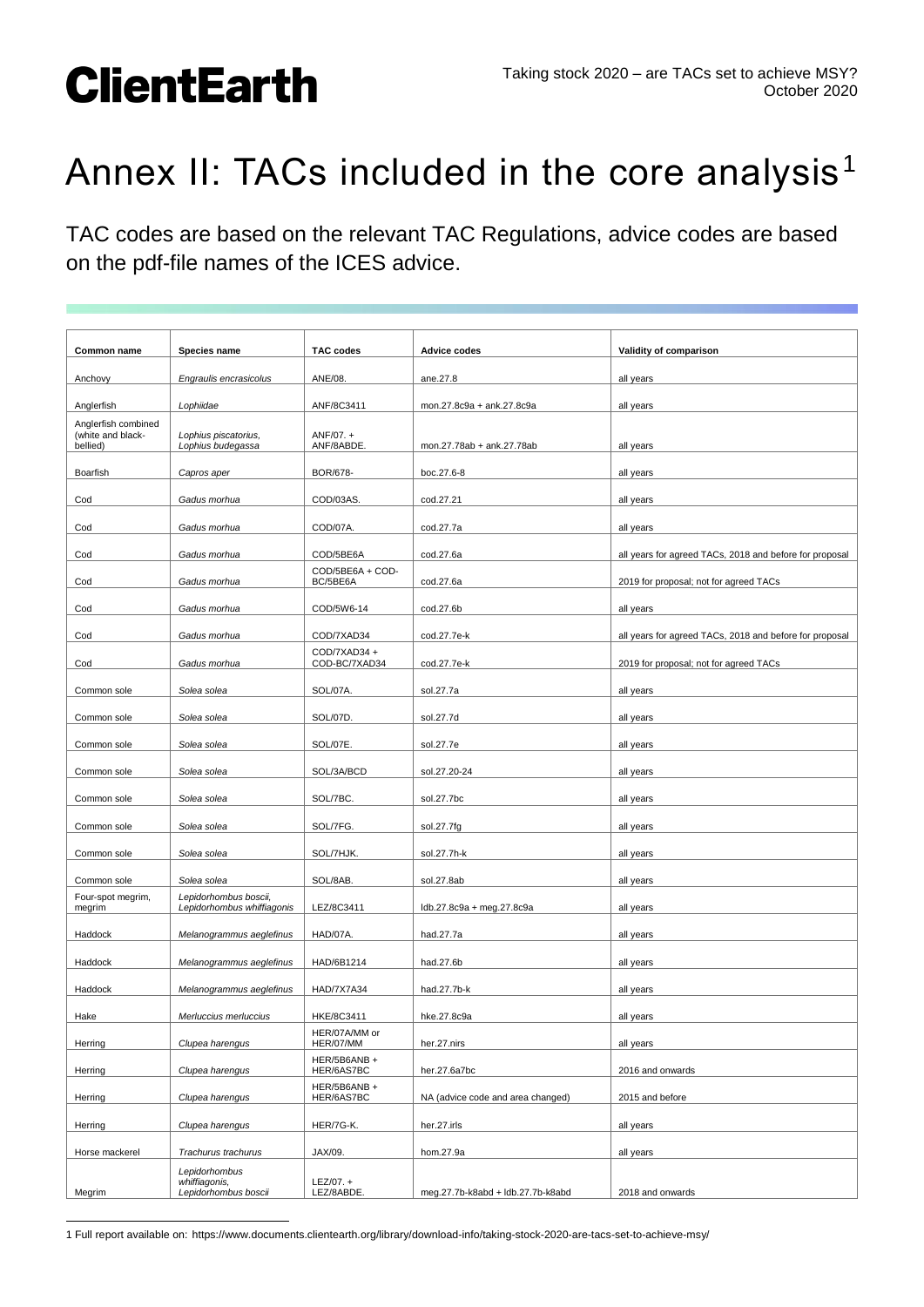# **ClientEarth**

| Common name    | Species name                                              | <b>TAC codes</b>                     | <b>Advice codes</b>                                                                                            | Validity of comparison                                  |
|----------------|-----------------------------------------------------------|--------------------------------------|----------------------------------------------------------------------------------------------------------------|---------------------------------------------------------|
| Megrim         | Lepidorhombus whiffiagonis                                | $LEZ/07. +$<br>LEZ/8ABDE.            | meg.27.7b-k8abd                                                                                                | 2017 and before                                         |
| Northern prawn | Pandalus borealis                                         | PRA/2AC4-C                           | pra.27.4a                                                                                                      | all years                                               |
| Norway lobster | Nephrops norvegicus                                       | NEP/07.                              | nep.fu.19 + nep.fu.22 + nep.fu.2021 +<br>nep.27.7outFU + nep.fu.14 + nep.fu.15 +<br>nep.fu.16 + nep.fu.17      | all years                                               |
| Norway lobster | Nephrops norvegicus                                       | <b>NEP/08C.</b>                      | nep.fu.25 + nep.fu.31                                                                                          | all years                                               |
| Norway lobster | Nephrops norvegicus                                       | NEP/2AC4-C                           | nep.27.4outFU + nep.fu.7 + nep.fu.8 +<br>nep.fu.9 + nep.fu.6 + nep.fu.5 + nep.fu.34 +<br>nep.fu.10 + nep.fu.33 | all years                                               |
| Norway lobster | Nephrops norvegicus                                       | NEP/3A/BCD                           | nep.fu.3-4                                                                                                     | all years                                               |
| Norway lobster | Nephrops norvegicus                                       | NEP/5BC6.                            | $nep.fu.11 + nep.fu.12 + nep.fu.13 +$<br>nep.27.6aoutFU                                                        | all years                                               |
| Norway lobster | Nephrops norvegicus                                       | NEP/8ABDE.                           | nep.fu.2324                                                                                                    | all years                                               |
| Norway lobster | Nephrops norvegicus                                       | NEP/9/3411                           | nep.fu.2627 + nep.fu.2829 + nep.fu.30                                                                          | all years                                               |
| Plaice         | Pleuronectes platessa                                     | <b>PLE/07A.</b>                      | ple.27.7a                                                                                                      | all years                                               |
|                | Pleuronectes platessa                                     |                                      |                                                                                                                |                                                         |
| Plaice         |                                                           | PLE/7BC.                             | ple.27.7bc                                                                                                     | all years                                               |
| Plaice         | Pleuronectes platessa                                     | PLE/7DE.                             | ple.27.7d + ple.27.7e                                                                                          | all years                                               |
| Plaice         | Pleuronectes platessa                                     | PLE/7FG.                             | ple.27.7f-g                                                                                                    | all years                                               |
| Plaice         | Pleuronectes platessa                                     | PLE/7HJK.                            | ple.27.7h-k                                                                                                    | all years for agreed TACs, 2018 and before for proposal |
| Plaice         | Pleuronectes platessa                                     | PLE/7HJK. + PLE-<br>BC/7HJK.         | ple.27.7h-k                                                                                                    | 2019 for proposal; not for agreed TACs                  |
| Plaice         | Pleuronectes platessa                                     | PLE/8/3411                           | ple.27.89a                                                                                                     | all years                                               |
| Pollack        | Pollachius pollachius                                     | POL/56-14 + POL/07.                  | pol.27.67                                                                                                      | all years                                               |
|                |                                                           | POL/8ABDE. +<br>POL/08C. +           |                                                                                                                |                                                         |
| Pollack        | Pollachius pollachius                                     | POL/9/3411                           | pol.27.89a                                                                                                     | all years                                               |
| Small-eyed ray | Raja microocellata                                        | RJE/7FG                              | rje.27.7fg                                                                                                     | 2017 and onwards                                        |
| Sole           | Solea solea, Solea<br>senegalensis and Pequsa<br>lascaris | SOO/8CDE34                           | sol.27.8c9a                                                                                                    | all years                                               |
| Sprat          | Sprattus sprattus                                         | SPR/7DE.                             | spr.27.7de                                                                                                     | all years                                               |
| Undulate ray   | Raja undulata                                             | RJU/67AKXD or<br>RJU/07E. + RJU/07D. | rju.27.7de                                                                                                     | 2016 to 2018                                            |
| Undulate ray   | Raja undulata                                             | RJU/7DE                              | rju.27.7de                                                                                                     | 2019 and onwards                                        |
| Undulate ray   | Raja undulata                                             | RJU/8-C. or RJU/89-<br>C.            | rju.27.8ab + rju.27.8c                                                                                         | 2016 and onwards                                        |
| Undulate ray   | Raja undulata                                             | RJU/9-C.                             | rju.27.9a                                                                                                      | 2016 and onwards                                        |
|                |                                                           |                                      |                                                                                                                |                                                         |
| Whiting        | Merlangius merlangus                                      | <b>WHG/07A.</b><br>WHG/07A. + WHG-   | whg.27.7a                                                                                                      | all years for agreed TACs, 2018 and before for proposal |
| Whiting        | Merlangius merlangus                                      | <b>BC/07A.</b>                       | whg.27.7a                                                                                                      | 2019 for proposal; not for agreed TACs                  |
| Whiting        | Merlangius merlangus                                      | <b>WHG/08.</b>                       | whg.27.89a                                                                                                     | all years                                               |
| Whiting        | Merlangius merlangus                                      | WHG/56-14                            | whg.27.6b + whg.27.6a                                                                                          | all years for agreed TACs, 2018 and before for proposal |
| Whiting        | Merlangius merlangus                                      | WHG/56-14 + WHG-<br>BC/56-14         | whg.27.6b + whg.27.6a                                                                                          | 2019 for proposal; not for agreed TACs                  |
| Whiting        | Merlangius merlangus                                      | WHG/7X7A-C                           | whg.27.7b-ce-k + whg.27.47d (7d part)                                                                          | all years                                               |